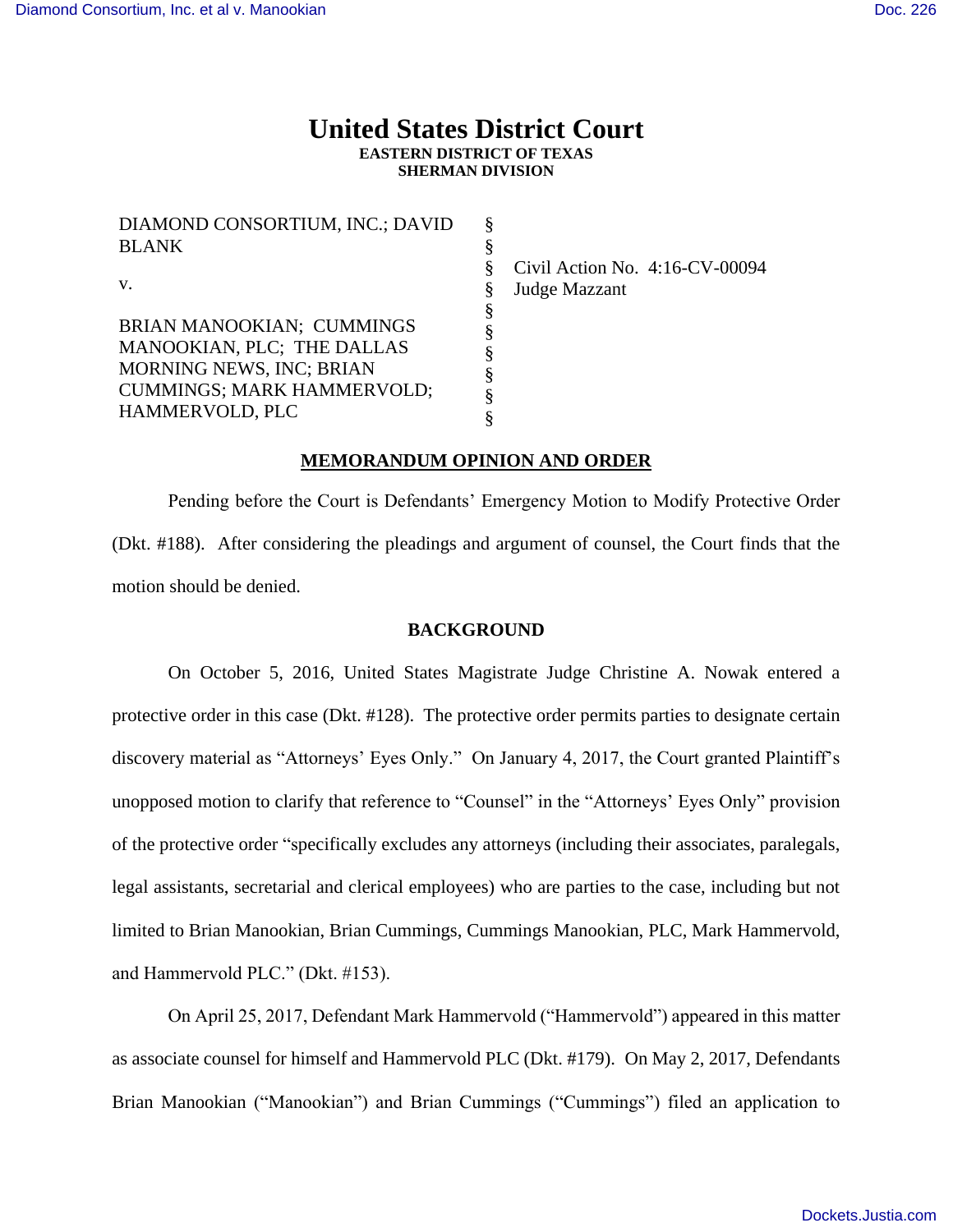appear pro hac vice in this matter. On May 9, 2017, Defendants filed an Emergency Motion to Modify Protective Order (Dkt. #188). Defendants argue that the Court should remove the protective order's Attorneys' Eyes Only designation because Plaintiffs abused the designation and Defendants, as counsel of record in the case, are entitled to fully participate in their own defense. On May 11, 2017, Plaintiffs filed a response (Dkt. #193). Plaintiffs respond that highly sensitive information about themselves and their business cannot be shared with Defendants because they continue to harass and threaten Plaintiffs. Plaintiffs also respond that Defendants could not appear as co-counsel in the case because doing so would result in hybrid representation.

On May 19, 2017, the Court held a hearing regarding the motion. The Court orally denied Defendants' motion to modify the protective order.

### **LEGAL STANDARD**

Rule 26(c) empowers the court to enter a protective order for good cause to protect a party from, among other things, revealing certain commercially sensitive information. Fed. R. Civ. P.  $26(c)(1)(G)$ . "The court enjoys broad discretion in entering and modifying any such order." Raytheon Co. v. Indigo Sys. Corp., No. 4:07-CV-109, 2008 WL 4371679, at \*2 (E.D. Tex. Sept. 18, 2008). "In deciding whether to modify a stipulated protective order at the behest of a party that originally agreed to the order for reasons related to the private interests of the parties to the action, the court considers four factors: (1) the nature of the protective order, (2) the foreseeability, at the time of issuance of the order, of the modification requested, (3) the parties' reliance on the order; and most significantly (4) whether good cause exists for the modification." Id. (internal citations and quotations omitted). If good cause was not shown for the original protective order, the burden of showing good cause is on the party seeking continued confidentiality protection. United States v. Homeward Residential, Inc., No. 4:12-CV-461, 2016 WL 279543, at \*4 (E.D.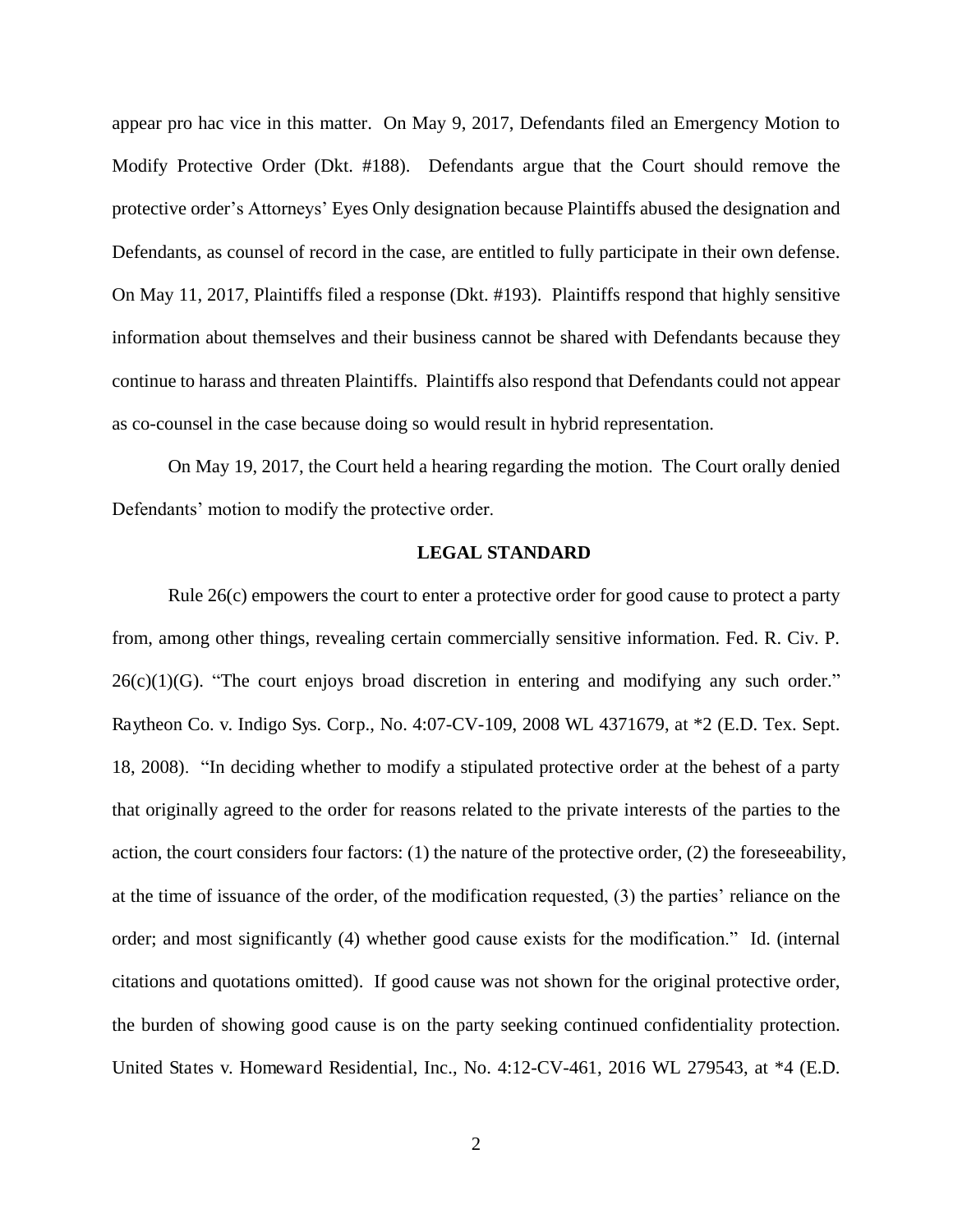Tex. Jan. 22, 2016) (citing In re Enron Corp. Sec., Derivative, & ERISA Litig., 2009 WL 3247432, at \*2 (S.D. Tex. Sept. 29, 2009)).

## **ANALYSIS**

The protective order at issue is a blanket order that "allows the parties to designate information as protected that they, in good faith, deem to be worthy of heightened secrecy." Raytheon, 2008 WL 4371679 at \*2. Though blanket orders are moderately susceptible to modification, if the parties stipulated to the protective order, as in this case, that factor weighs against modification. Id.

Although Defendants stipulated to the protective order, Defendants argue that modification is appropriate because it was not foreseeable that Manookian and Cummings would enter an appearance in the case. However, the Court denied Manookian and Cummings's application to appear pro hac vice in the case. Manookian and Cummings's notice of appearance in the case thus does not warrant modification of the protective order.

The next factor, the reliance factor, "focuses on the extent to which the party opposing the modification relied on the protective order in deciding the manner in which documents would be produced in discovery." Id. at \*3. Here, Plaintiffs allege Defendants engaged in a scheme to defame and defraud Plaintiffs. Plaintiffs also allege that Manookian and Cummings currently represent other jewelers. Plaintiffs argue that the protective order is necessary to prevent Manookian and Cummings from utilizing the confidential information to defame Plaintiffs and disclosing confidential information to other jewelers. The reliance factor thus weighs against modifying the protective order.

Finally, Defendants argue Plaintiffs have failed to show good cause for the protective order. Defendants argue the case does not involve litigation between competitors. Defendants also argue